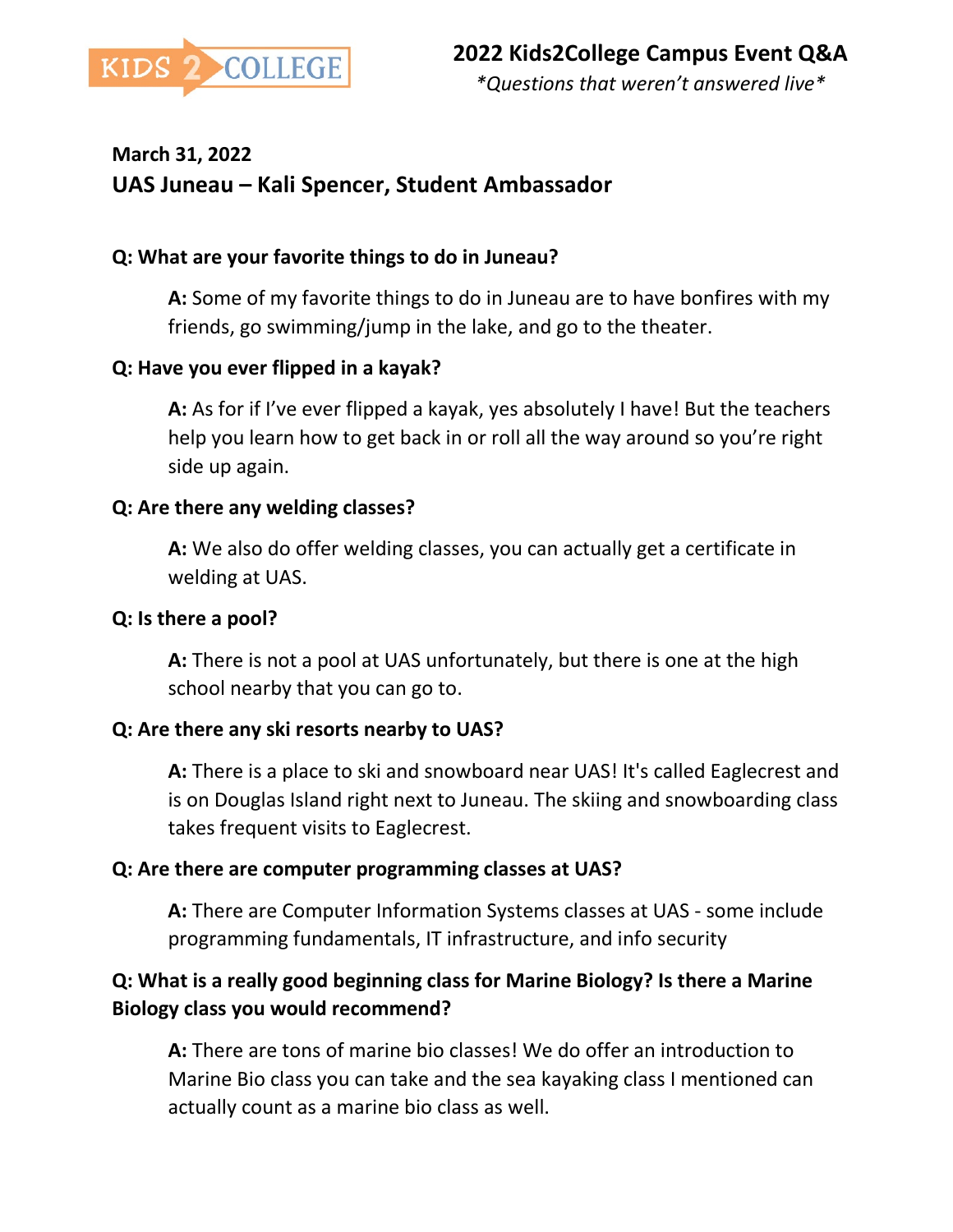

# **March 31, 2022 UAF Career & Technical College – Patti Picha, Academic Advisor**

#### **Q: How much homework is there at college?**

**A:** Although it varies, most courses will have about 3 hours per unit per week, so if I student is taking 5 classes at 3 units each, that could be around 45 hours of homework per week, or 6 hours per day, including weekends. Many students have breaks between classes where they do homework, leaving them with only a couple hours more at the end of the day.

#### **Q: Does UAF have a gaming club?**

**A:** UAF does have a gaming club, it's called E-Sports, and our team has competed nationally!

#### **Q: Does UAF have a medical club?**

**A:** UAF has a medical club, for students who are planning to go on to medical school.

#### **Q: About how many students attend UAF Community & Technical College?**

**A:** UAF Community & Technical College is the largest community campus in the UA system with an average of over 3,000 students enrolled each semester.

#### **Q: What is your favorite part of UAF?**

**A:** My favorite part of UAF is how connected the students are with each other, it feels like a tight-knit community on campus.

#### **Q: What is UAF Community & Tech most well-known for?**

**A:** UAF Community & Technical College offers more than 40 one-year certificate programs, two-year associate degree programs, and occupational endorsements in high demand career fields.

#### **Q: Do you have any football, baseball, or basketball programs?**

**A:** For sports, UAF has basketball, hockey, volleyball, cross country skiing, running, rifle and swimming!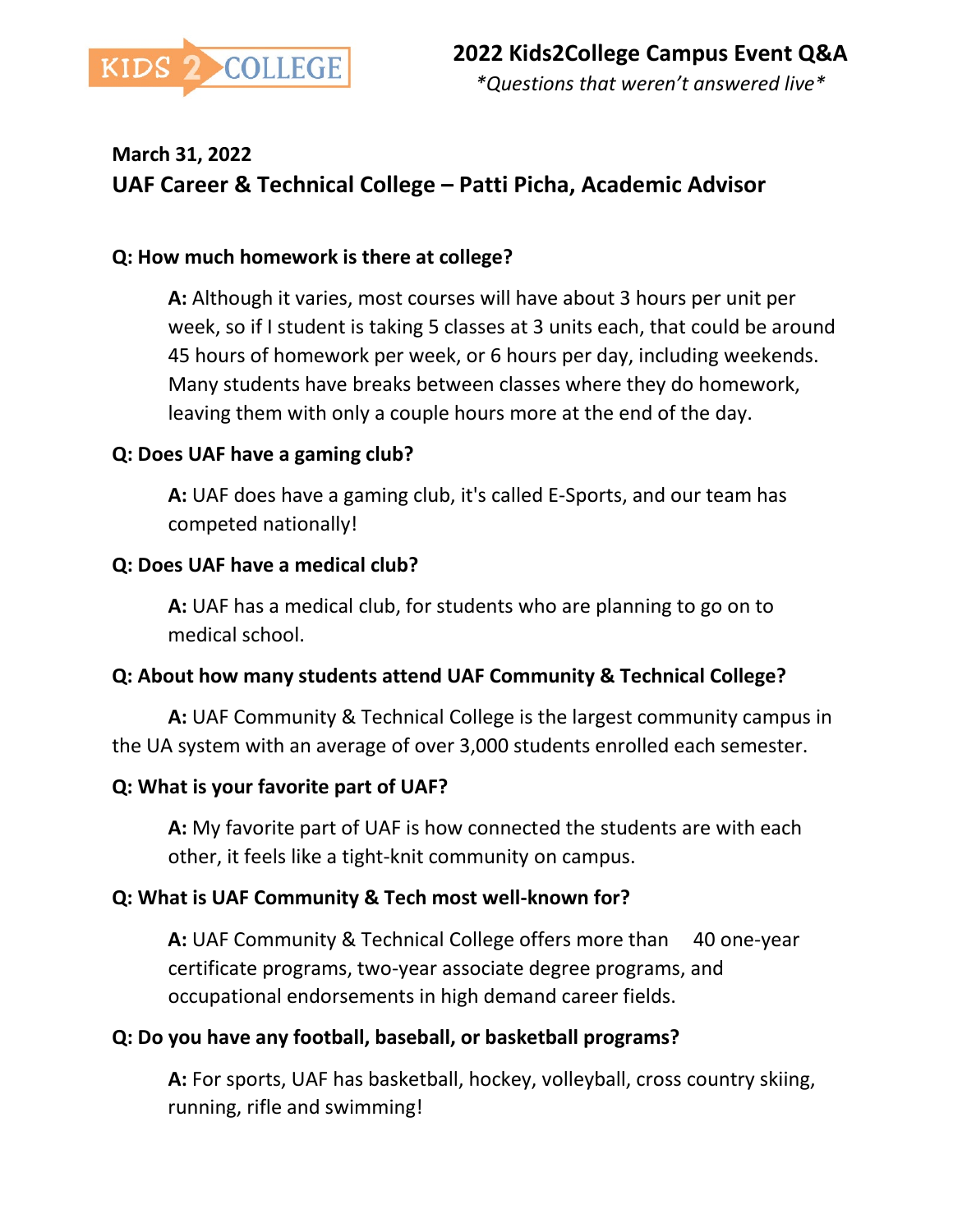

### **Q: Does UAF Career & Tech have a good engineering (or pre-engineering) program?**

**A:** UAF has a great engineering program, we are one of the top schools in the country for engineering, and most of the graduates will have or get a job within a few months of graduating! The engineering program is its own college, not under CTC.

#### **March 31, 2022**

### **ANSEP – Tad Lindley, Kuskokwim Campus**

*[Tdlindley@alaska.edu](mailto:Tdlindley@alaska.edu)*; *907 545-7772; [https://ANSEP.net](https://ansep.net/)* 

### **Q: How many math classes are there? Are they all AP? Is that how you get college credit in ANSEP high school?**

**A:** We have MATH105, 151, and 152. They are not "AP", they are real college level classes.

### **Q: Does ANSEP only have engineering or are there classes like Massage Therapy?**

**A:** Yes, at the Acceleration Academy, students with interests in any career path are welcome to attend.

#### **Q: How do you get into ANSEP if you are from Anchorage?**

**A:** Go to ANSEP.net, click the high school link mid-way down the page, and then follow the links to apply.

#### **Q: What do you like best about ANSEP?**

**A:** ANSEP is a great environment where students are rising up to a new level of challenges and succeeding!

#### **Q: How often do you come to Anchorage from Bethel?**

**A:** We will be in 3 times this year, and 3 or 4 times per year in the future.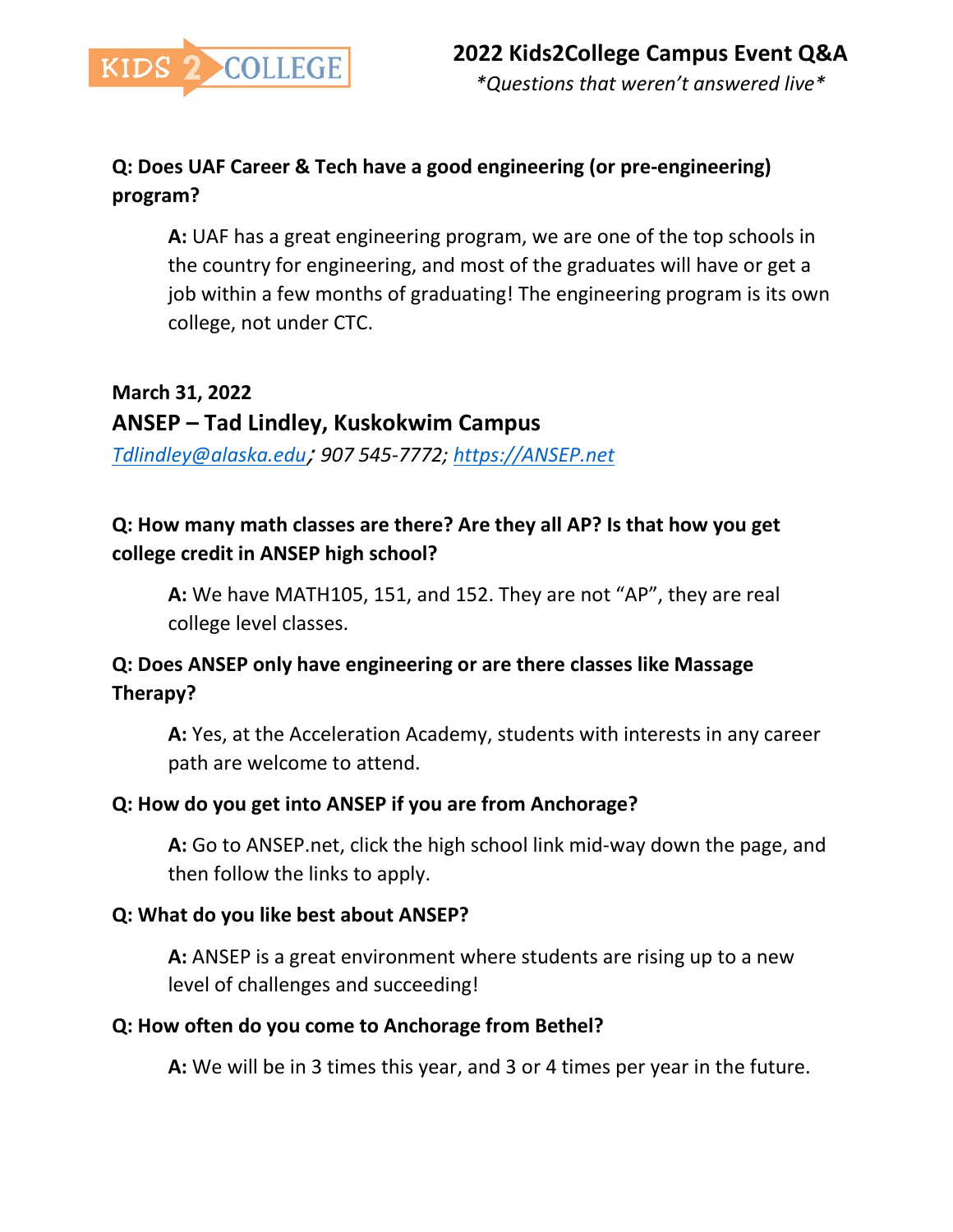

#### **Q: Does ANSEP offer summer school for high school?**

**A:** ANSEP offers a 5-week Summer Acceleration Academy for 9th-12 graders, the full time Acceleration Academy for  $9<sup>th</sup>$ -12 graders, and a 10-week Summer Bridge program for seniors who recently graduated and are transitioning to college. <https://www.ansep.net/high-school/>

**March 31, 2022 Spanish – Andrea Dewees, UAS Juneau** *[adewees@alaska.edu](mailto:adewees@alaska.edu)*

### **Q: Are there learning abroad opportunities or summer travel semester programs at UAS to live in a Spanish speaking country?**

**A:** And UAF and UAA both also offer Study Away

#### **Q: What is your favorite part of teaching Spanish?**

**A:** I love teaching language and my favorite part is when students are able to use their language skills in their community or during study away.

### **Q: What second language do you recommend students take? Why?**

**A:** So my recommendation for which language to study is…study the language you want to use!

#### **March 31, 2022**

### **Paramedicine – Richie Berndt, UAF**

#### **Q: How much do paramedics make on average?**

**A:** The salary for paramedics in Alaska can range from \$40,000 - 65,000 per year

#### **Q: Is Fairbanks the only place you can get a paramedic degree?**

**A:** There is an AAS Degree program through UAA. The program has a different delivery method.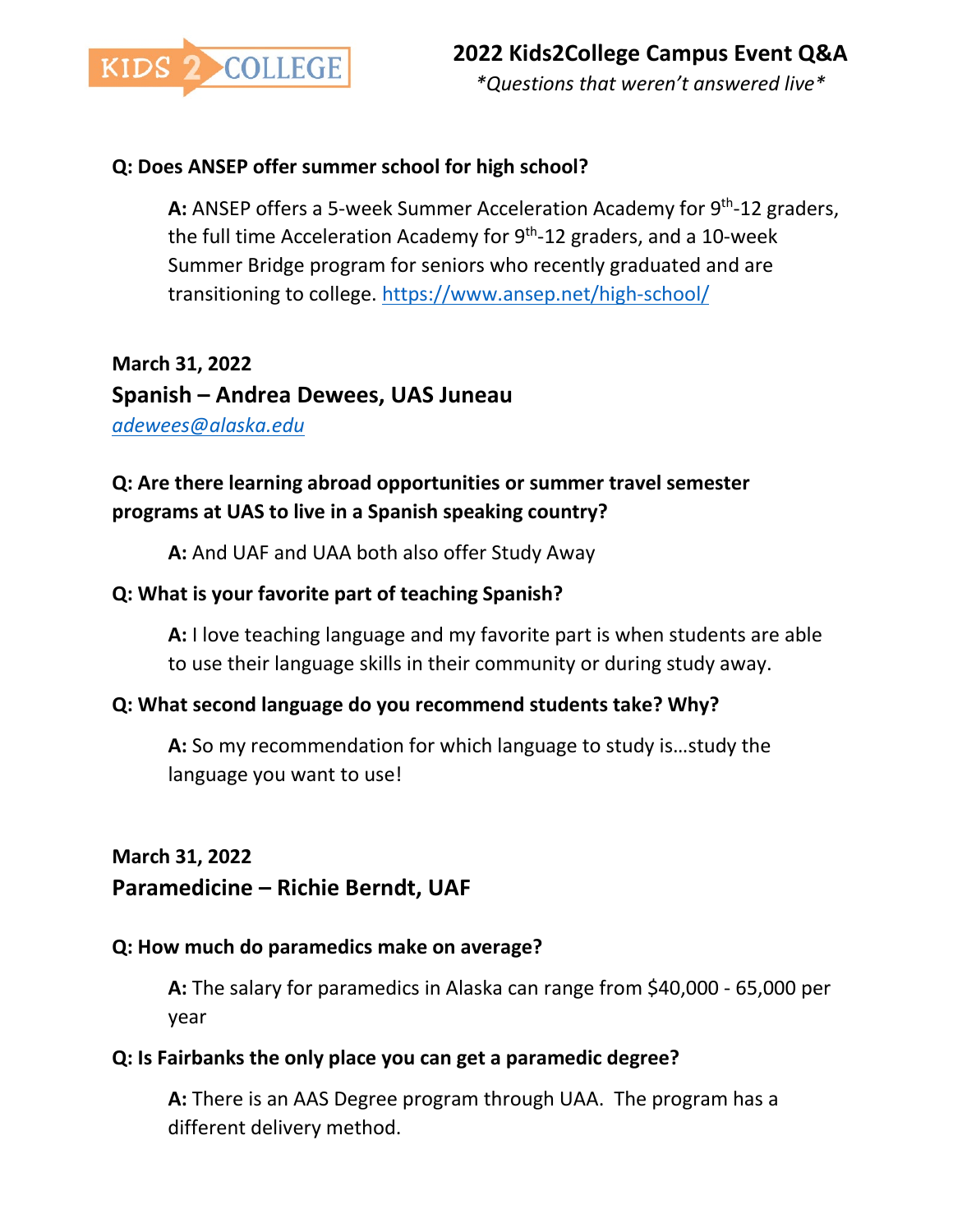

#### **Q: How hard is it to get into the Fire Science or paramedic programs?**

**A:** There is a competitive process for both the fire science and the paramedic programs. The best advice I can give is to work closely with the program advisors. Your advisors will insure you have the right academic schedule and are offered real world experience opportunities.

#### **Q: Have you ever lost a patient?**

**A:** I have lost several patients throughout my career. This can be very difficult. I grew up in a small community and several of the people I took care of were friends or family.

#### **April 1, 2022**

**Summer Camps & Study Abroad – Ryan Henderson, Kuskokwim Campus** *[rlhenderson@alaska.edu](mailto:rlhenderson@alaska.edu)*

### **Q: I used to live in Dillingham so I'm curious if you like it and if you ever lived in Dillingham too? How does Bethel compare?**

**A:** I have not had a chance yet to visit Dillingham but it is definitely on my list of places in Alaska that I want to visit!

#### **Q: Have any of the mining classes found gold?**

**A:** I don't think we have found any gold yet

#### **Q: Which summer camp programs are most popular? What ages can apply?**

**A:** The Science and Culture camp is the most popular camp. We usually have around 18-20 students at the camp. Kuskokwim Campus will advertise the camp on Facebook and students are able to apply online. People can also reach out to me at [rlhenderson@alaska.edu](mailto:rlhenderson@alaska.edu) with questions and I am happy to get them connected to the application. Our camps are open to high school students in grades 9-12.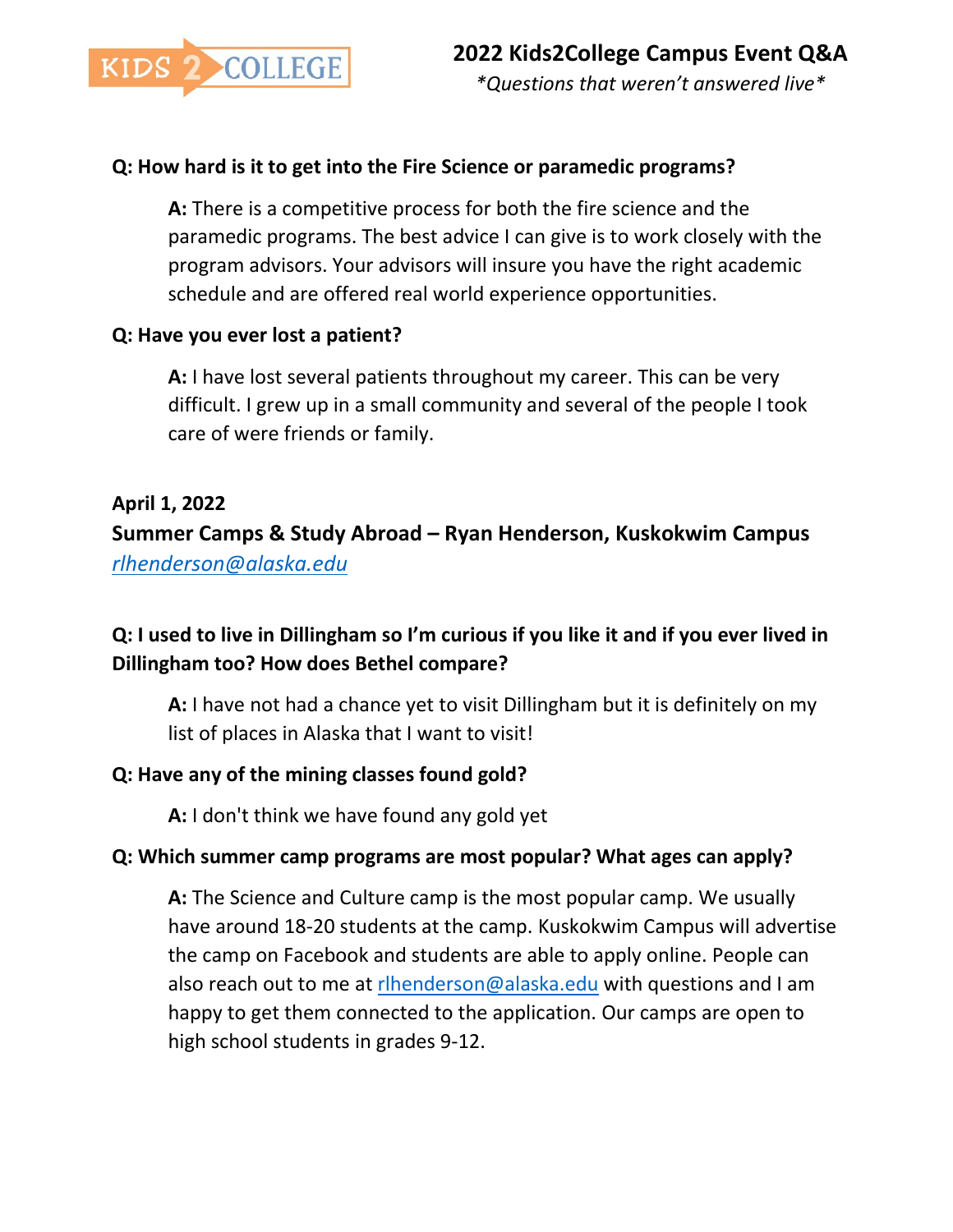

### **April 7, 2022**

### **Mat-Su College – Sara Bowman, Admissions Representative**

### **Q: Do you have a football or baseball team?**

**A:** Mat-Su College doesn't have football or baseball teams just due to the nature of Alaskan weather, but there are community teams in the Mat-Su area that students are welcome to join!

### **Q: Is there swimming or a pool @ your college?**

**A:** Unfortunately we do not have a swimming pool! However, Mat-Su students also count as UAA Anchorage students, and our Anchorage campus has a pool! So if you are going to Mat-Su College and taking classes there, you can use the Anchorage campus pool for free.

### **Q: How big is the Arctic Dragon?**

**A:** Sophia is about as big as a human! She sits on a hoard of books and school supplies! She is located in our atrium and you are welcome to visit her anytime!!

### **Q: How big is the campus & student body?**

**A:** The MSC campus is 951 acres in total but our buildings only encompass a small part of that. We had 1,252 students in 2021, which is a little down due to COVID-19. We really get to know each other here and it can be a nice step into a bigger campus!

### **Q: How difficult is it to get in? What GPA or SAT score is needed or is an Alaskan HS Diploma enough?**

**A:** ACT/SAT scores aren't required for admission! 2.5+ GPA and final official high school transcript are the admission requirements for a bachelor's degree. An Alaska HS diploma works! For admissions, you would need to get your transcripts sent over from your previous high school.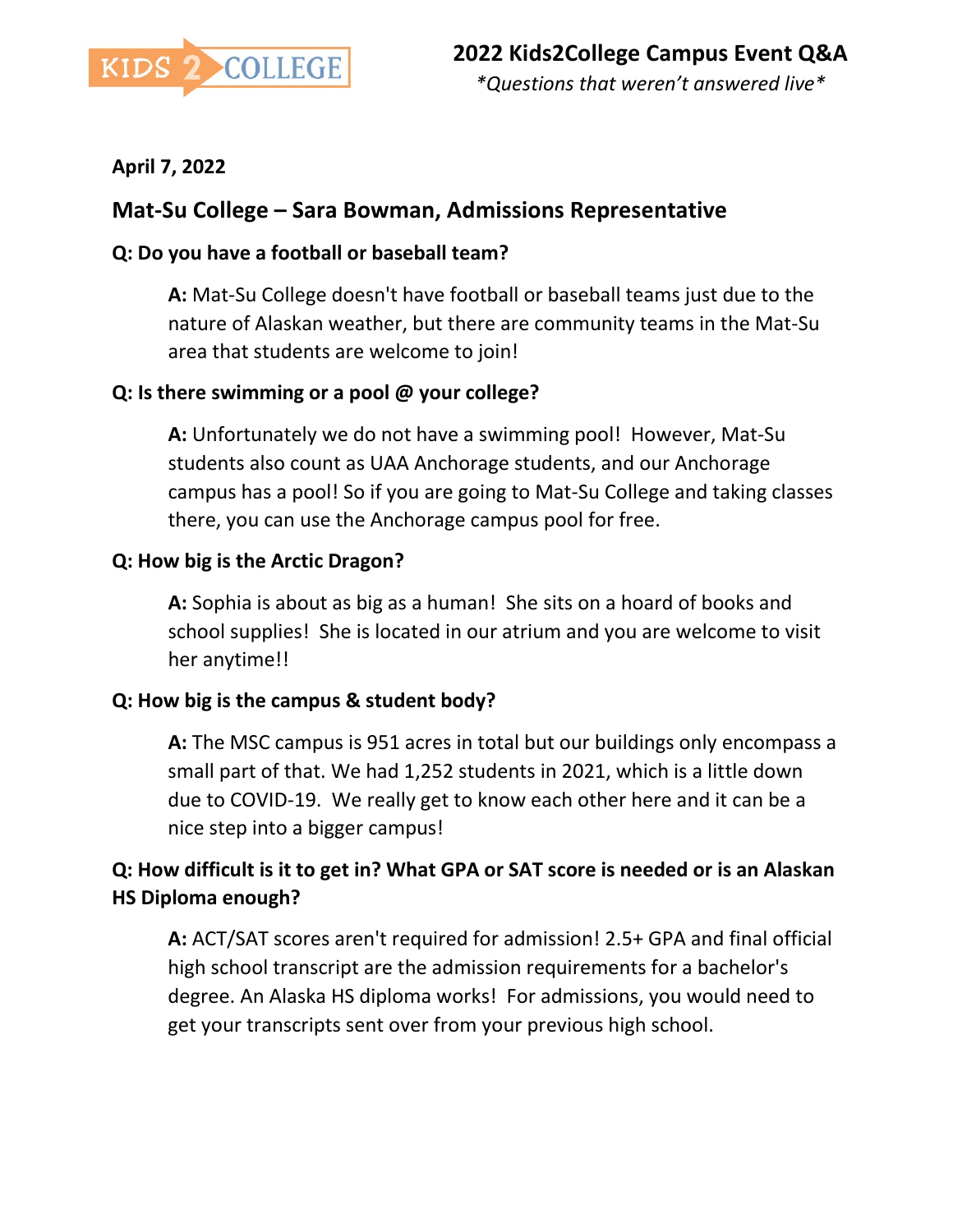

#### **Q: What are the most popular sports at your college?**

**A:** At MSC we don't have any organized sports programs yet. Our campus is still fairly small but you can start any club you want including a sports team!

# **April 7, 2022 UAA – Alexa Cherry, Admissions Counselor**

#### **Q: What is dorm life like? Does every freshman live on campus?**

**A:** It is up to the student if they want to live on campus, there are lots of options if you want to live on campus! There are also lots of ways to get involved and meet people when you live on campus.

Dorm life at UAA is really cool! It's set up like a neighborhood, and every student gets their own bedroom with a door that locks and everything. Freshman are not required to live on campus, but I really recommend it if you want to get the full "college experience" and meet people!

#### **Q: How many people are in each dorm room?**

**A:** You CAN share a room in the dorms if you want, but it's not required! Generally the residence halls are set up "suite style," with 2 bedrooms and 1 bathroom on either side of a shared living room-type area - so you learn to live with 3 other people, but you have your own private bedroom, and you only share a bathroom with 1 other person

#### **Q: What sports are UAA most known for? Are there any sports scholarships?**

**A:** UAA has NCAA basketball, women and men's team, women's volley ball, women's gymnastics and men's hockey! We also have cross country skiing, track and field!

**A:** We may not have a football team, but our student life + leadership office throws Superbowl viewing parties for the campus in the spring if that's up your alley.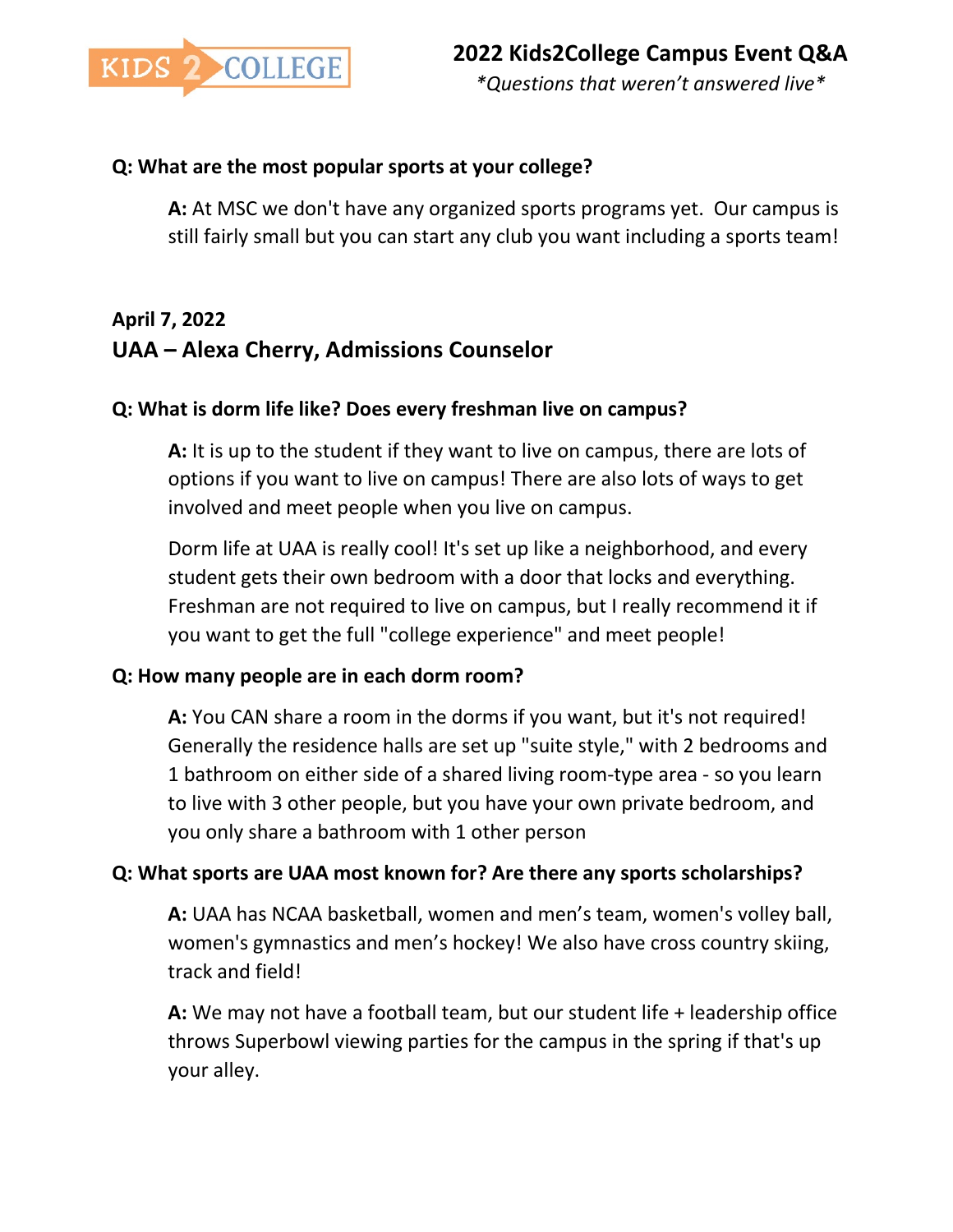

### **Q: How big is the UAA campus?**

**A:** Our campus is about 2 miles end-to-end and we have around 10-11k students! But our average class size is about 1 professor to 15 students, so they actually know your name and recognize you - not like at a huge college in the Lower 48 where they might have 300+ students at a time.

### **Q: How did the Seawolf get chosen as the school mascot? What is a Seawolf?**

**A:** From our sports site: "From 1972 until 1977, UAA's athletic teams had been known as the Sourdoughs – meaning a longtime Alaskan – however that mascot was abandoned in favor of something fiercer and more recognizable to those outside the 49th State."

"Still in search of something uniquely Alaskan, which would celebrate the state's rich cultural history, former basketball coach Bob Rachal researched the legends of the tribes of Southeast Alaska and discovered a striking totemic creature that appeared to be half wolf/half sea creature."

"Although known as Gonakadet in the Tlingit tradition and Wasco by the Haida, this formidable creature was commonly referred to as the 'Sea-Wolf.' Among the most common fables was a version in which a noble young man, resilient in nature, uses his ingenuity to conquer the Sea-Wolf. Clad in the animal's skin, he uses its strength and magical powers to fish for sea life, thereby saving his village from starvation. Simultaneously strong, generous and humble, the Sea-Wolf was also said to bring great luck and wealth to anyone fortunate enough to spy it, or hear its soulful howl. The name fit perfectly with UAA and the image it wished to portray."

### **Q: What extracurricular activities do you recommend a freshman get involved with?**

**A:** Students should pursue any activities they find interesting and try out different clubs, activities, and internships.

#### **Q: When was UAA founded?**

**A:** UAA was founded in 1954.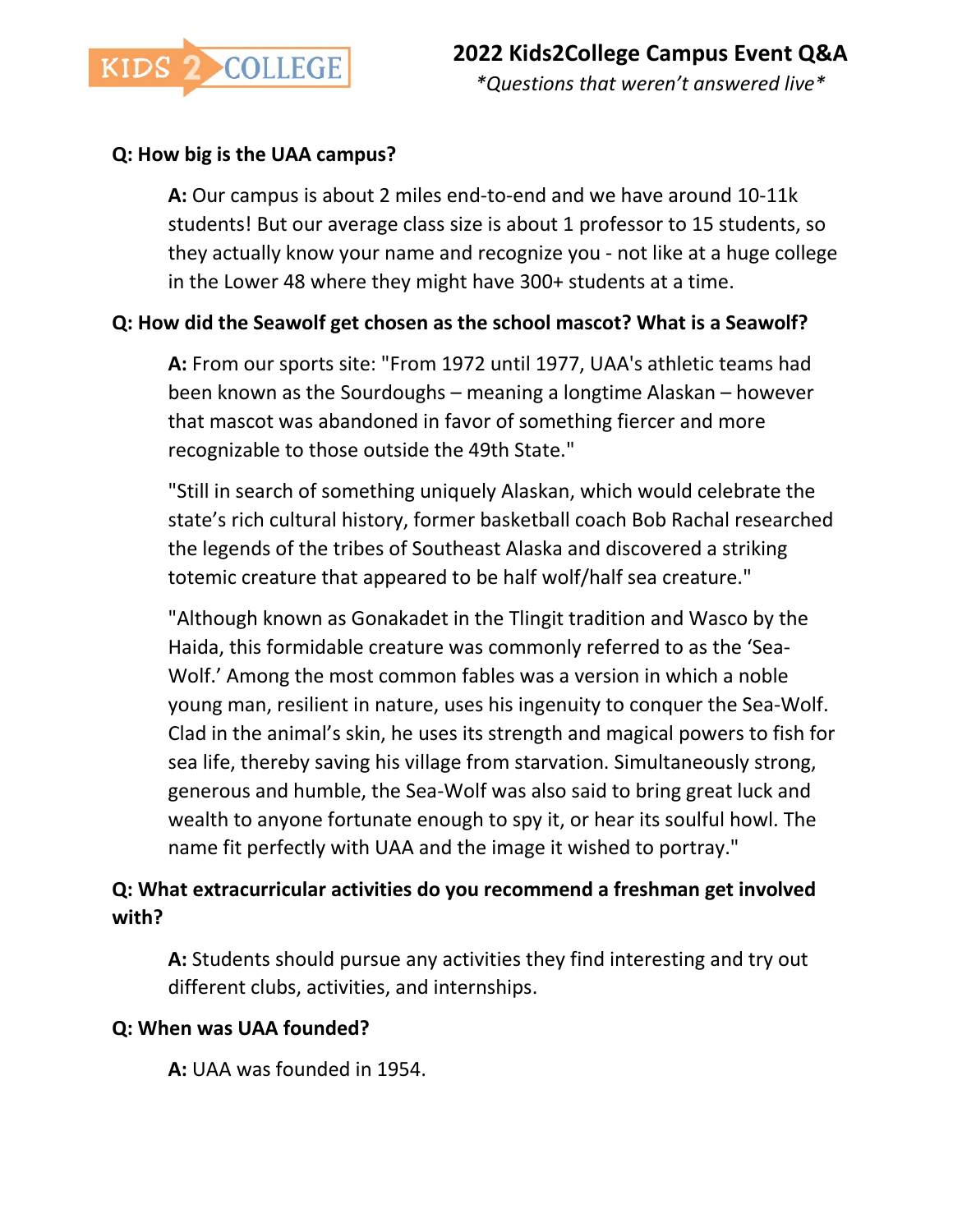

#### **April 7, 2022**

### **Transportation & Power (Auto Diesel, Welding, and NDT) – Susan Moran, UAA**

#### **Q: Is there a radiology program at UAA?**

**A:** We have a radiological technician program!

01:35:24 Jessi Saiki UAA Artist (they/them): Hi Elias, I was in the studio while the clay dog was being made, they're about 3.5 feet tall, really big!!!!!!!!!!!

#### **Q: If I want to be an architect, should I go to UAA?**

**A:** We don't have an architecture degree unfortunately, but you CAN earn multiple degrees! Either at the same time (as a multiple major) or you can finish one then start another.

#### **Q: Are there botany or biology classes?**

**A:** No botany, but we have a really great natural sciences (plants and the world at large) program if you want to get started there plus other biology courses.

#### **Q: When was UAA first established?**

**A:** UAA was founded in 1954! We are 68 years old

#### **Q: Does UAA offer a marine biology program?**

**A:** UAF offers a marine biology program. You can even get funded to do your own research!

UAA does not offer marine biology, BUT check out our sister school, UAS! They have one of the top 10 marine bio programs in the country, and are located between Auke Lake and Auke Bay in Juneau for immediate access to both fresh- and saltwater animals.

#### **Q: Would you suggest going out of state for college or not?**

**A:** When choosing to go out of state or in state, cost is something you'll want to think about. Out of state colleges will cost more, and there are a lot of scholarships that are offered to students who stay in-state. You have to balance that with the program you want to study and how much it is.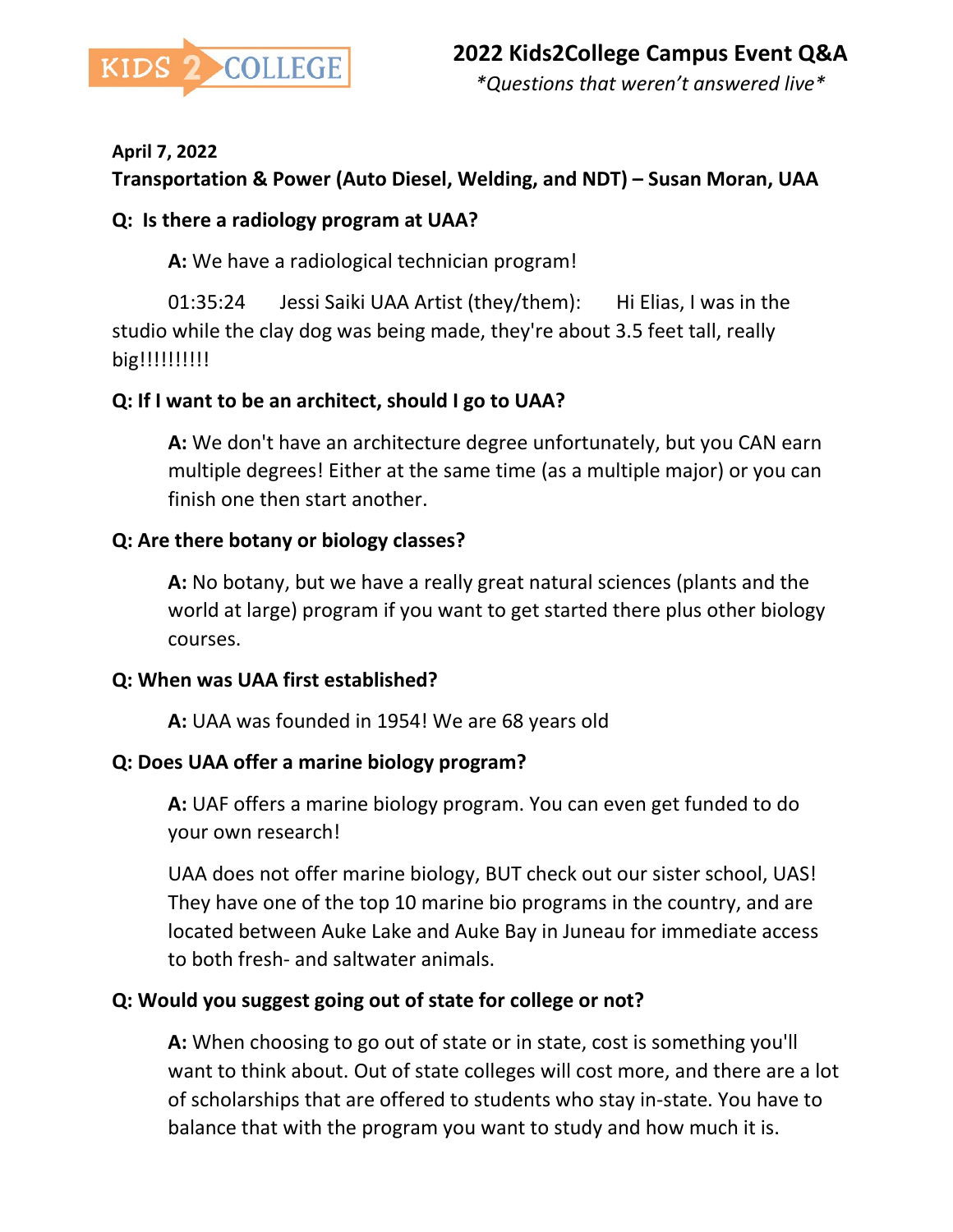

### **Q: If you had a friend going to the same college, could you be in the same dorm?**

**A:** Yes, you will both have to request each other, but friends can live in the same dorm together.

#### **Q: Does UAA have political science?**

**A:** We do have a political science degree!

If you're uncertain about going out of state for college, and especially if you earn in-state scholarships, I recommend starting college in state at a UA campus, then going on national student exchange or study abroad to see what you think about out-of-state schools!

### **Q: Does UAA offer a medical program specifically for nursing?**

**A:** We do have a nursing degree!

### **Q: How many people can live in a dorm? How big are they?**

**A:** At UAA, up to 4 people in a given residence hall suite!

**A:** For UAF dorms: we have different living spaces, but our freshman start out in the dorms, with a roommate sharing a room. You can also live in apartments on campus.

### **Q: Does UAA have an Ornithology (study of birds) program?**

**A:** No ornithology degree, but you can study ornithology/birds through our natural and biological sciences degrees! We had a bio student who actually did a research project on the effect of plastic microbeads in body wash on the local seabird population.

### **Q: What classes do you need to take if you want to be a future mechanic?**

**A:** You'll start by applying for the mechanic degree you want, then you'll meet with an academic advisor who will help you choose and sign up for the exact classes you need.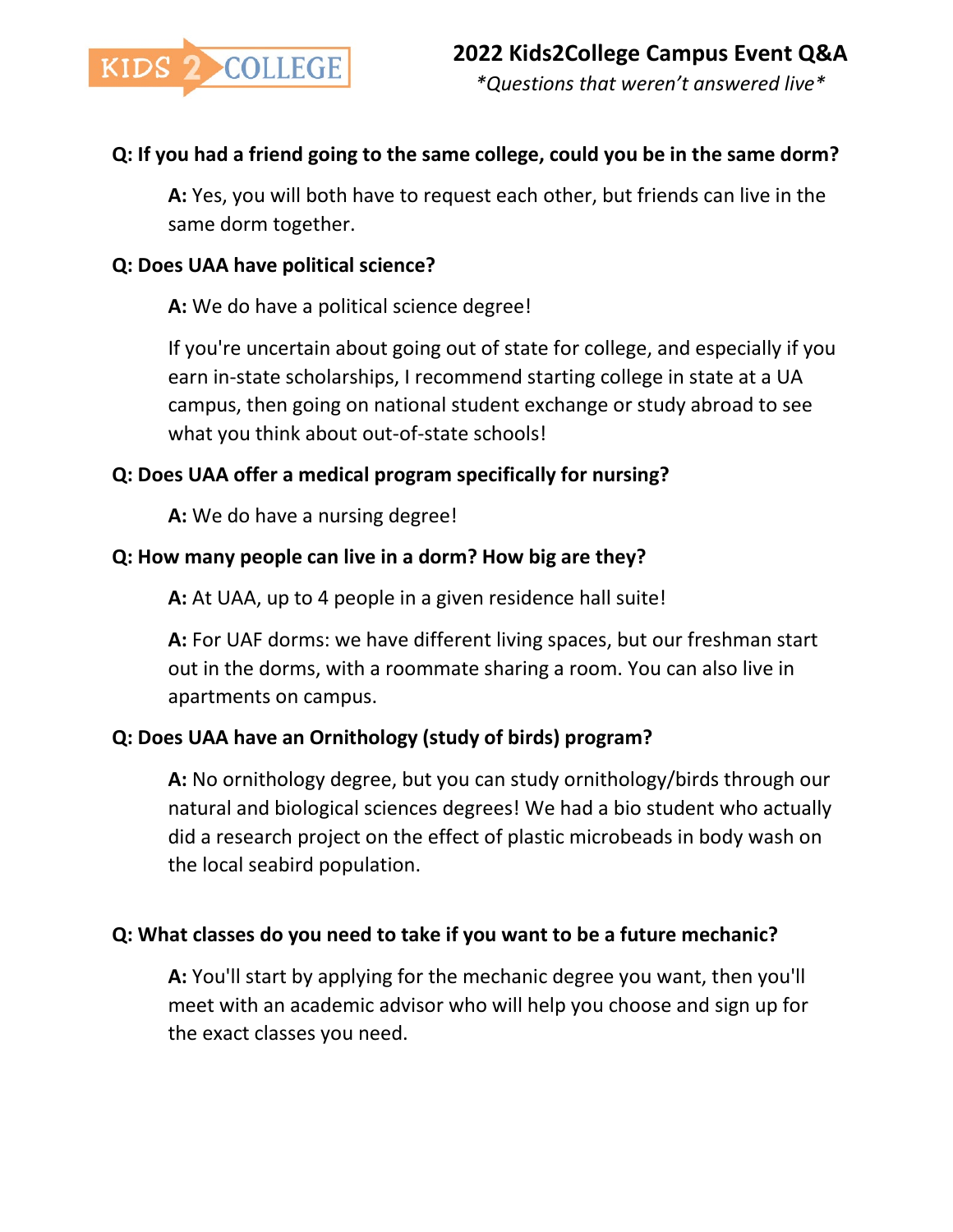

#### **Q: Are there programs to help you become an astronaut at UAA?**

**A:** Yes! There is no degree for becoming an astronaut (as far as I'm aware) but we have really good degrees in science, math, and engineering that would all be good starts on the path to exploring the other "last frontier".

**A:** UAF has a space physics degree which can help you along the way to being an astronaut. We also partner with NASA for some experiments our students do!

#### **Art – Jessi Saiki, UAA**

#### **Q: What made you choose to work at UAA?**

**A:** I chose to work at UAA because I wanted to help students get answers to the questions I DIDN'T have someone to answer when I was going to college!

#### **Q: How hard is the art you do? How long does it take to do?**

**A:** Remember things can take longer when you're learning! It took me 6 hours to draw a hallway during beginning drawing class.

#### **Q: Do you draw cats?**

**A:** Some UAA artists do draw cats!

#### **Q: What type of music do you listen to when making art?**

**A:** Thanks for asking what kind of music I listen to while I make art!!! I listen to all genres!!! Especially upbeat electronic music!!!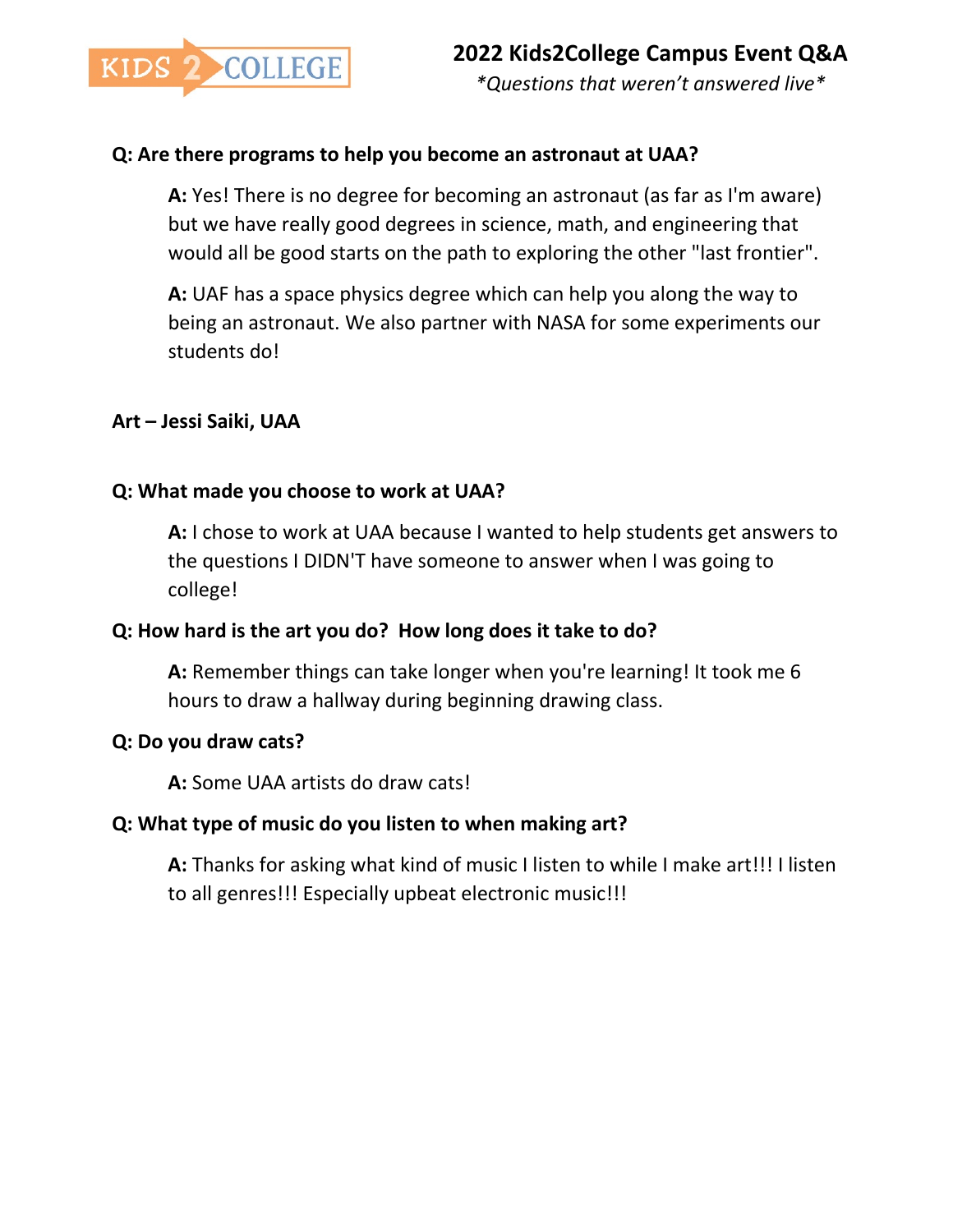

### **Music – Jaunelle Celaire, Sean Dowgray, Scott Hansen, UAF**

*[www.uaf.edu/music;](http://www.uaf.edu/music)* UAF Music on TikTok

### **Q: Do you have a marching band or jazz band? What instrument do u play?**

**A:** UAF Music Large Ensembles include Orchestra, Choir, and band!

### **Q: Can you guys play the piano?**

**A:** I bet they can! I know UAA's music program requires students to be able to play the piano before they can start taking advanced classes in a different instrument.

### **Q: How often do you have concerts?**

**A:** <https://www.youtube.com/channel/UCwiJ2usLwGYjgPM1EII67PA> Visit [uaf-music@alaska.edu](mailto:uaf-music@alaska.edu) for more information! Visit [www.uaf.edu/music](http://www.uaf.edu/music) for performance schedules.

### **Q: How many people can fit in your auditorium?**

**A:** The Davis Concert Hall seats 900 audience members!

### **Q: What music degrees are offered at UAF?**

**A:** Degrees offered at UAF Music include: B.M. in Music Performance B.A. in Music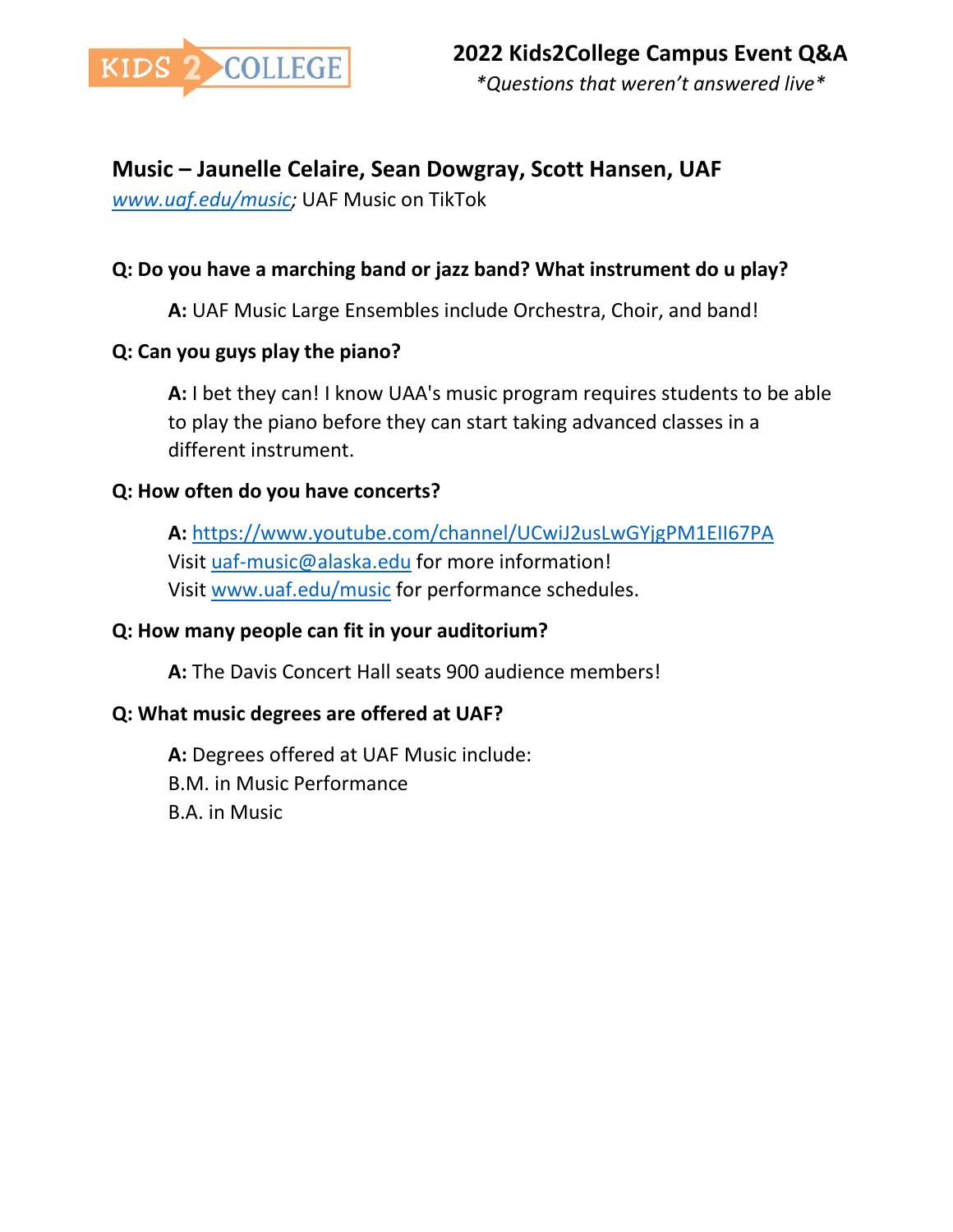

# **April 8, 2022**

# **Alaska History & Geography – Dr. Erik Hirschmann, Mat-Su College**

### **1. What is the largest bear in Alaska?**

- A. Polar Bear
- B. Black Bear
- **C. Kodiak Brown Bear**
- D. Grizzly Bear

### **2. What animal likes to trick people and other animals in many Alaska Native stories?**

- A. Humpback whale
- B. Black Bear
- **C. Raven**
- D. Bald Eagle

### **3. The coldest temperature ever recorded in Alaska is:**

- A. -60F
- **B. -80F**
- C. -50F
- D. -70F

### **4. How many volcanoes are in Alaska?**

- A. 95
- B. 48
- C. 108
- **D. over 130**

### **5. The Alaska flag, with the Big Dipper and North Star, was designed by a 13 year-old named:**

- A. William Seward
- B. Lisa Murkowski
- C. Sarah Palin
- **D. Benny Benson**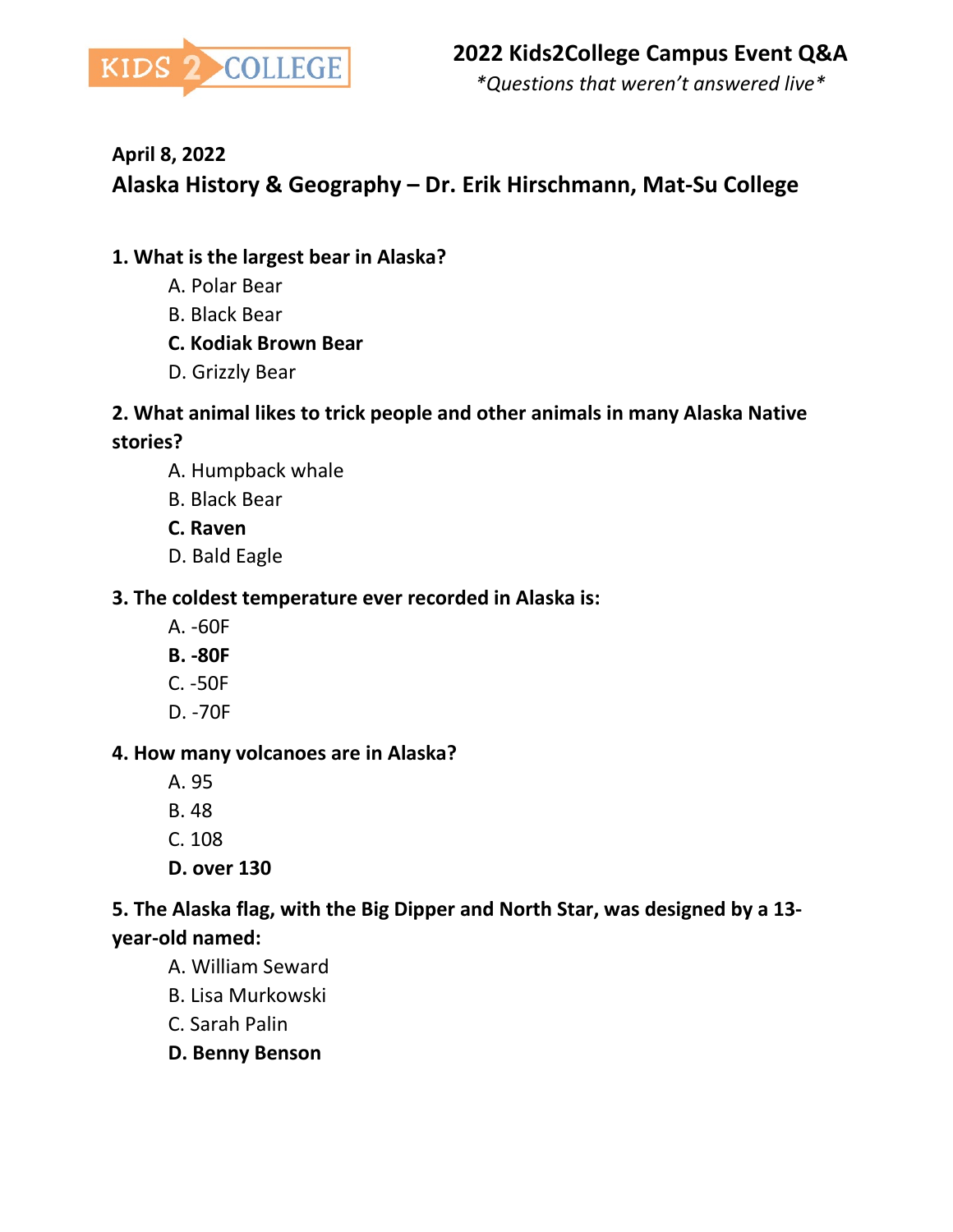

### **6. Alaska became the 49th state in the United States of America in:**

- A. 1975
- **B. 1959**
- C. 1867
- D. 1912

#### **7. Two famous Alaska sled dogs were named:**

- **A. Togo and Balto**
- B. Scooby and Odie
- C. Pluto and Snoopy
- D. Pongo and Perdita

#### **8. From the 1880s to the 1910s, thousands of people came to Alaska for work in:**

- A. Crab fishing
- B. Farming
- C. Oil pipeline
- **D. Gold rushes**

### **9. What country built settlements in Alaska during the late 1700s and early 1800s?**

- A. Spain
- B. England
- **C. Russia**
- D. Norway

## **April 8, 2022 Emergency Management – John Pennington, UAF**

### **Q: What was the scariest situation you've been in?**

**A:** The scariest part of my job is not knowing what actually happened and how much damage there actually is.

### **Q: What is the most common type of emergency you respond to?**

**A:** The most common disaster I see is FLOODS! They are the most common disaster in the United States.